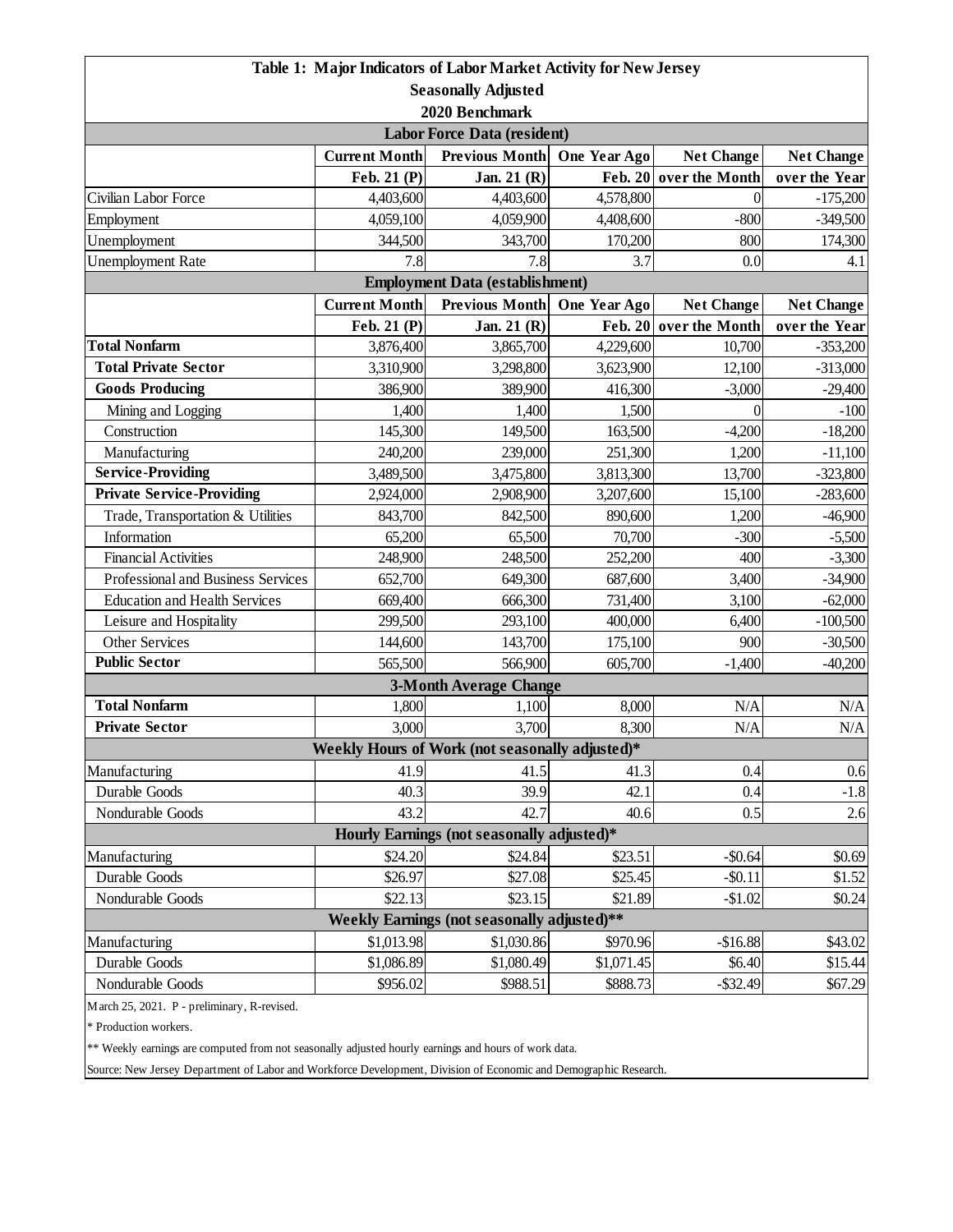| Table 2: New Jersey Civilian Labor Force Trends |                        |                                |                                                                                  |                            |                    |                |  |
|-------------------------------------------------|------------------------|--------------------------------|----------------------------------------------------------------------------------|----------------------------|--------------------|----------------|--|
| 2020 Benchmark                                  |                        |                                |                                                                                  |                            |                    |                |  |
|                                                 |                        | <b>Not Seasonally Adjusted</b> |                                                                                  | <b>Seasonally Adjusted</b> |                    |                |  |
|                                                 | Feb. 21 (P)            | Jan. 21 (R)                    | <b>Feb. 20</b>                                                                   | Feb. 21 (P)                | Jan. 21 (R)        | <b>Feb. 20</b> |  |
| Civilian Labor Force                            | 4,399,000              | 4,373,300                      | 4,596,000                                                                        | 4,403,600                  | 4,403,600          | 4,578,800      |  |
| Resident Employment                             | 4,041,200              | 4,023,900                      | 4,414,700                                                                        | 4,059,100                  | 4,059,900          | 4,408,600      |  |
| Unemployment                                    | 357,800                | 349,300                        | 181,400                                                                          | 344,500                    | 343,700            | 170,200        |  |
| Unemployment Rate (%)                           | 8.1                    | 8.0                            | 3.9                                                                              | 7.8                        | 7.8                | 3.7            |  |
| Labor Force Participation Rate (%)              | 62.2                   | 61.8                           | 64.9                                                                             | 62.3                       | 62.3               | 64.7           |  |
| Employment/Population Ratio (%)                 | 57.1                   | 56.9                           | 62.4<br>57.4                                                                     |                            | 57.4<br>62.3       |                |  |
|                                                 |                        |                                | New Jersey Civilian Labor Force Annual Averages 2000 - 2020<br><b>Employment</b> |                            |                    |                |  |
| Year                                            | <b>Labor Force</b>     |                                |                                                                                  |                            | Unemployment       | Rate $(\%$ )   |  |
| 2000                                            | 4,287,600<br>4,294,400 |                                | 4,130,800                                                                        |                            | 156,800            | 3.7            |  |
| 2001<br>2002                                    |                        | 4,345,300                      | 4,112,100                                                                        |                            | 182,300<br>250,900 | 4.2<br>5.8     |  |
| 2003                                            |                        |                                |                                                                                  | 4,094,400                  |                    | 5.8            |  |
| 2004                                            | 4,344,400              |                                | 4,091,500                                                                        |                            | 252,900<br>214,000 | 4.9            |  |
| 2005                                            | 4,348,000<br>4,387,300 |                                | 4,134,100<br>4,192,400                                                           |                            | 194,900            | 4.4            |  |
| 2006                                            |                        | 4,436,600                      | 4,231,800                                                                        |                            | 204,800            | 4.6            |  |
| 2007                                            |                        | 4,436,100                      | 4,249,000                                                                        |                            | 187,100            | 4.2            |  |
| 2008                                            |                        | 4,495,900                      | 4,251,500                                                                        |                            | 244,500            | 5.4            |  |
| 2009                                            |                        | 4,540,300                      | 4,133,400                                                                        |                            | 406,900            | 9.0            |  |
| 2010                                            |                        | 4,559,800                      | 4,119,000                                                                        |                            | 440,800            | 9.7            |  |
| 2011                                            |                        | 4,561,800                      | 4,134,700                                                                        |                            | 427,100            | 9.4            |  |
| 2012                                            |                        |                                |                                                                                  |                            | 429,100            | 9.4            |  |
| 2013                                            | 4,576,300<br>4,528,000 |                                | 4,147,200<br>4,147,700                                                           |                            | 380,400            | 8.4            |  |
| 2014                                            |                        | 4,493,900                      |                                                                                  | 4,191,300                  |                    | 6.7            |  |
| 2015                                            |                        | 4,494,600                      | 4,237,900                                                                        |                            | 302,600<br>256,700 | 5.7            |  |
| 2016                                            |                        | 4,492,800                      | 4,271,200                                                                        |                            | 221,600            | 4.9            |  |
| 2017                                            | 4,476,100              |                                | 4,274,100                                                                        |                            | 202,000            | 4.5            |  |
| 2018                                            |                        | 4,455,400                      | 4,278,300                                                                        |                            | 177,200            | 4.0            |  |
| 2019                                            |                        | 4,522,200                      | 4,367,300                                                                        |                            | 154,900            | 3.4            |  |
| 2020                                            |                        | 4,495,200                      | 4,055,300                                                                        |                            | 439,900            | 9.8            |  |
|                                                 |                        |                                | Seasonally Adjusted Civilian Labor Force Data for New Jersey 2020-2021           |                            |                    |                |  |
| <b>Date</b>                                     | <b>Labor Force</b>     |                                | <b>Employment</b>                                                                |                            | Unemployment       | Rate %         |  |
| Jan 2020                                        |                        | 4,580,800                      | 4,413,400                                                                        |                            | 167,400            | 3.7            |  |
| Feb                                             |                        | 4,578,800                      | 4,408,600                                                                        |                            | 170,200            | 3.7            |  |
| Mar                                             | 4,576,200              |                                | 4,404,200                                                                        |                            | 172,100            | 3.8            |  |
| Apr                                             | 4,477,700              |                                | 3,735,400                                                                        |                            | 742,300            | 16.6           |  |
| May                                             | 4,479,700              |                                | 3,741,600                                                                        |                            | 738,200            | 16.5           |  |
| Jun                                             | 4,484,500              |                                | 3,754,700                                                                        |                            | 729,800            | 16.3           |  |
| Jul                                             | 4,604,600              |                                | 4,001,100                                                                        |                            | 603,500            | 13.1           |  |
| Aug                                             | 4,519,500              |                                | 4,020,500                                                                        |                            | 499,000            | $11.0\,$       |  |
| Sep                                             | 4,376,600              |                                | 4,035,400                                                                        |                            | 341,300            | $7.8\,$        |  |
| Oct                                             | 4,378,800              |                                | 4,043,300                                                                        |                            | 335,400            | 7.7            |  |
| Nov                                             | 4,500,400              |                                | 4,042,000                                                                        |                            | 458,400            | $10.2\,$       |  |
| Dec                                             |                        | 4,377,300                      | 4,039,600                                                                        |                            | 337,700            | 7.7            |  |
| Jan 2021 (R)                                    |                        |                                |                                                                                  |                            | 343,700            | 7.8            |  |
| Feb $(P)$                                       | 4,403,600<br>4,403,600 |                                | 4,059,900<br>4,059,100                                                           |                            | 344,511            | $7.8\,$        |  |
| Mar                                             |                        |                                |                                                                                  |                            |                    |                |  |
| Apr                                             |                        |                                |                                                                                  |                            |                    |                |  |
| May                                             |                        |                                |                                                                                  |                            |                    |                |  |
| Jun                                             |                        |                                |                                                                                  |                            |                    |                |  |
| Jul                                             |                        |                                |                                                                                  |                            |                    |                |  |
| Aug                                             |                        |                                |                                                                                  |                            |                    |                |  |
| Sep                                             |                        |                                |                                                                                  |                            |                    |                |  |
| Oct                                             |                        |                                |                                                                                  |                            |                    |                |  |
| Nov                                             |                        |                                |                                                                                  |                            |                    |                |  |
| $\rm Dec$                                       |                        |                                |                                                                                  |                            |                    |                |  |

Source: New Jersey Department of Labor and Workforce Development, Division of Economic & Demographic Research. March 25, 2021. P - preliminary, R-revised.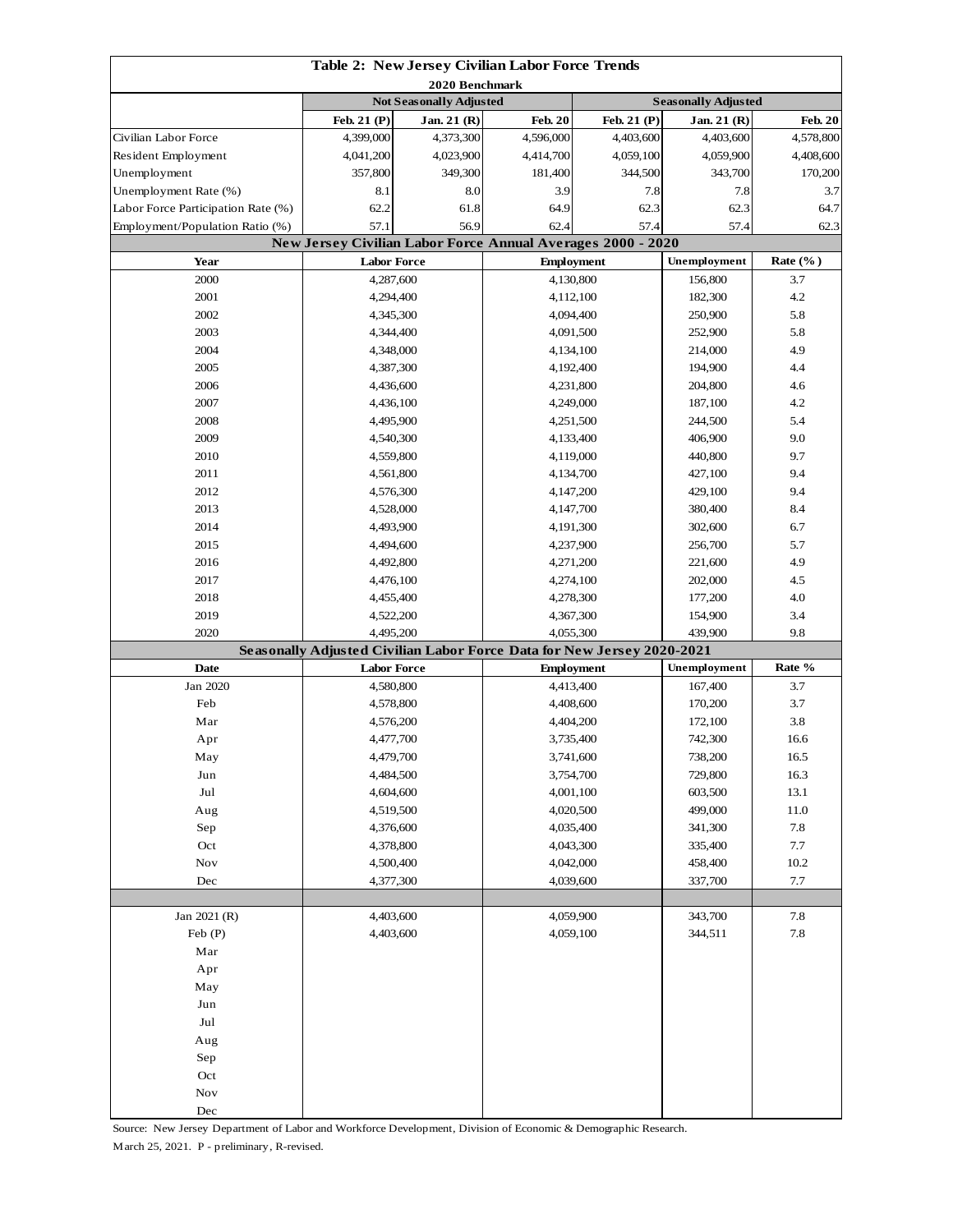| Table 3: New Jersey Nonfarm Employment by Industry for February 2021                                     |                    |                    |                    |                                    |  |
|----------------------------------------------------------------------------------------------------------|--------------------|--------------------|--------------------|------------------------------------|--|
| Not Seasonally Adjusted, 2020 Benchmark<br><b>Previous Month</b><br><b>Current Month</b><br>One Year Ago |                    |                    |                    |                                    |  |
| Industry                                                                                                 | Feb. 21 (P)        | Jan. 21 (R)        | <b>Feb. 20</b>     | <b>Net Change</b><br>over the Year |  |
| <b>Total Nonfarm</b>                                                                                     | 3,811,000          | 3,790,000          | 4,158,300          | $-347,300$                         |  |
| <b>Total Private Sector</b>                                                                              | 3,235,700          | 3,224,600          | 3,543,000          | $-307,300$                         |  |
| Goods Producing                                                                                          | 373,900            | 377,300            | 404,300            | $-30,400$                          |  |
| <b>Mining &amp; Logging</b>                                                                              | 1,300              | 1,300              | 1,400              | $-100$                             |  |
| Construction                                                                                             | 133,800            | 139,300            | 152,900            | $-19,100$                          |  |
| Manufacturing                                                                                            | 238,800            | 236,700            | 250,000            | $-11,200$                          |  |
| Durable Goods*                                                                                           | 107,100            | 106,500            | 115,300            | $-8,200$                           |  |
| <b>Fabricated Metal Products</b>                                                                         | 20,500             | 20,600             | 22,500             | $-2,000$                           |  |
| Machinery Manufacturing                                                                                  | 13,200             | 13,100             | 13,500             | $-300$                             |  |
| Computer and Electronic Products                                                                         | 23,600             | 23,500             | 24,400             | $-800$                             |  |
| Miscellaneous Manufacturing                                                                              | 15,500             | 15,600             | 17,400             | $-1,900$                           |  |
| Nondurable Goods*                                                                                        | 131,700            | 130,200            | 134,700            | $-3,000$                           |  |
| Food Manufacturing                                                                                       | 35,600             | 35,400             | 37,800             | $-2,200$                           |  |
| Printing and Related Support                                                                             | 11,400             | 11,300             | 13,100             | $-1,700$                           |  |
| <b>Chemical Manufacturing</b>                                                                            | 45,500             | 45,400             | 45,000             | 500                                |  |
| Pharmaceutical and Medicine                                                                              | 25,700             | 25,700             | 25,200             | 500                                |  |
| Service-Providing                                                                                        | 3,437,100          | 3,412,700          | 3,754,000          | $-316,900$                         |  |
| Private Service-Providing                                                                                | 2,861,800          | 2,847,300          | 3,138,700          | $-276,900$                         |  |
| <b>Trade, Transportation, and Utilities</b>                                                              | 831,900            | 840,500            | 875,200            | $-43,300$                          |  |
| Wholesale Trade*                                                                                         | 195,800            | 195,100            | 214,000            | $-18,200$                          |  |
| Retail Trade*                                                                                            | 415,900            | 417,600            | 437,400            | $-21,500$                          |  |
| Building Material & Garden Equip. and Supplies Dealers                                                   | 32,800             | 33,100             | 31,000             | 1,800                              |  |
| Food and Beverage Stores                                                                                 | 111,800            | 110,700            | 111,200            | 600                                |  |
| Health and Personal Care Stores                                                                          | 37,300             | 36,900             | 37,900             | $-600$                             |  |
| Clothing and Clothing Accessories Stores                                                                 | 35,400             | 37,300             | 43,700             | $-8,300$                           |  |
| Sporting Goods, Hobby, Musical Inst., and Book Stores<br>General Merchandise Stores                      | 10,300<br>65,700   | 10,300             | 12,700             | $-2,400$                           |  |
| Transportation, Warehousing, and Utilities                                                               | 220,200            | 67,800<br>227,800  | 68,500<br>223,800  | $-2,800$<br>$-3,600$               |  |
| Utilities*                                                                                               | 14,000             | 13,900             | 14,000             | $\mathbf{0}$                       |  |
| Transportation & Warehousing*                                                                            | 206,200            | 213,900            | 209,800            | $-3,600$                           |  |
| <b>Information</b>                                                                                       | 64,700             | 64,900             | 71,000             | $-6,300$                           |  |
| Publishing Industries (except Internet)                                                                  | 16,800             | 16,800             | 17,300             | $-500$                             |  |
| Telecommunications                                                                                       | 23,100             | 23,000             | 24,900             | $-1,800$                           |  |
| Data Processing, Hosting, and Related Services                                                           | 10,600             | 10,700             | 11,100             | $-500$                             |  |
| <b>Financial Activities</b>                                                                              | 247,500            | 246,400            | 249,900            | $-2,400$                           |  |
| Finance and Insurance*                                                                                   | 193,400            | 192,500            | 189,300            | 4,100                              |  |
| Financial Investments and Related Activities                                                             | 40,700             | 40,500             | 38,800             | 1,900                              |  |
| Insurance Carriers and Related Activities                                                                | 78,600             | 78,000             | 79,300             | $-700$                             |  |
| Real Estate and Rental and Leasing*                                                                      | 54,100             | 53,900             | 60,600             | $-6,500$                           |  |
| <b>Professional and Business Services</b>                                                                | 636,400            | 629,500            | 669,300            | $-32,900$                          |  |
| Professional, Scientific, and Technical Services*                                                        | 301,400            | 297,300            | 308,300            | $-6,900$                           |  |
| Management of Companies and Enterprises*                                                                 | 84,400             | 85,000             | 87,100             | $-2,700$                           |  |
| Administrative Support & Waste Management/Remediation*                                                   | 250,600            | 247,200            | 273,900            | $-23,300$                          |  |
| <b>Education and Health Services</b><br>Educational Services*                                            | 672,000<br>108,100 | 663,500            | 733,400            | $-61,400$                          |  |
| Health Care and Social Assistance*                                                                       | 563,900            | 102,800<br>560,700 | 116,800<br>616,600 | $-8,700$<br>$-52,700$              |  |
| Hospitals                                                                                                | 163,600            | 163,200            | 166,900            | $-3,300$                           |  |
| Nursing and Residential Care Facilities                                                                  | 84,900             | 84,300             | 94,600             | $-9,700$                           |  |
| Social Assistance                                                                                        | 83,300             | 82,200             | 108,200            | $-24,900$                          |  |
| <b>Leisure and Hospitality</b>                                                                           | 267,600            | 261,500            | 367,900            | $-100,300$                         |  |
| Arts, Entertainment, and Recreation*                                                                     | 38,700             | 38,400             | 57,200             | $-18,500$                          |  |
| Accommodation and Food Services*                                                                         | 228,900            | 223,100            | 310,700            | $-81,800$                          |  |
| Food Services and Drinking Places                                                                        | 199,700            | 194,400            | 261,800            | $-62,100$                          |  |
| <b>Other Services</b>                                                                                    | 141,700            | 141,000            | 172,000            | $-30,300$                          |  |
| Repair and Maintenance                                                                                   | 31,800             | 31,300             | 33,900             | $-2,100$                           |  |
| Personal and Laundry Services                                                                            | 52,200             | 52,000             | 64,400             | $-12,200$                          |  |
| Religious, Grantmaking, Civic, Professional and Similar Org.                                             | 57,700             | 57,700             | 73,700             | $-16,000$                          |  |
| Government                                                                                               | 575,300            | 565,400            | 615,300            | $-40,000$                          |  |

March 25, 2021 P - preliminary, R-revised. Shaded rows denote supersector series, \* denote sector series.

Source: New Jersey Department of Labor and Workforce Development, Division of Economic and Demographic Research.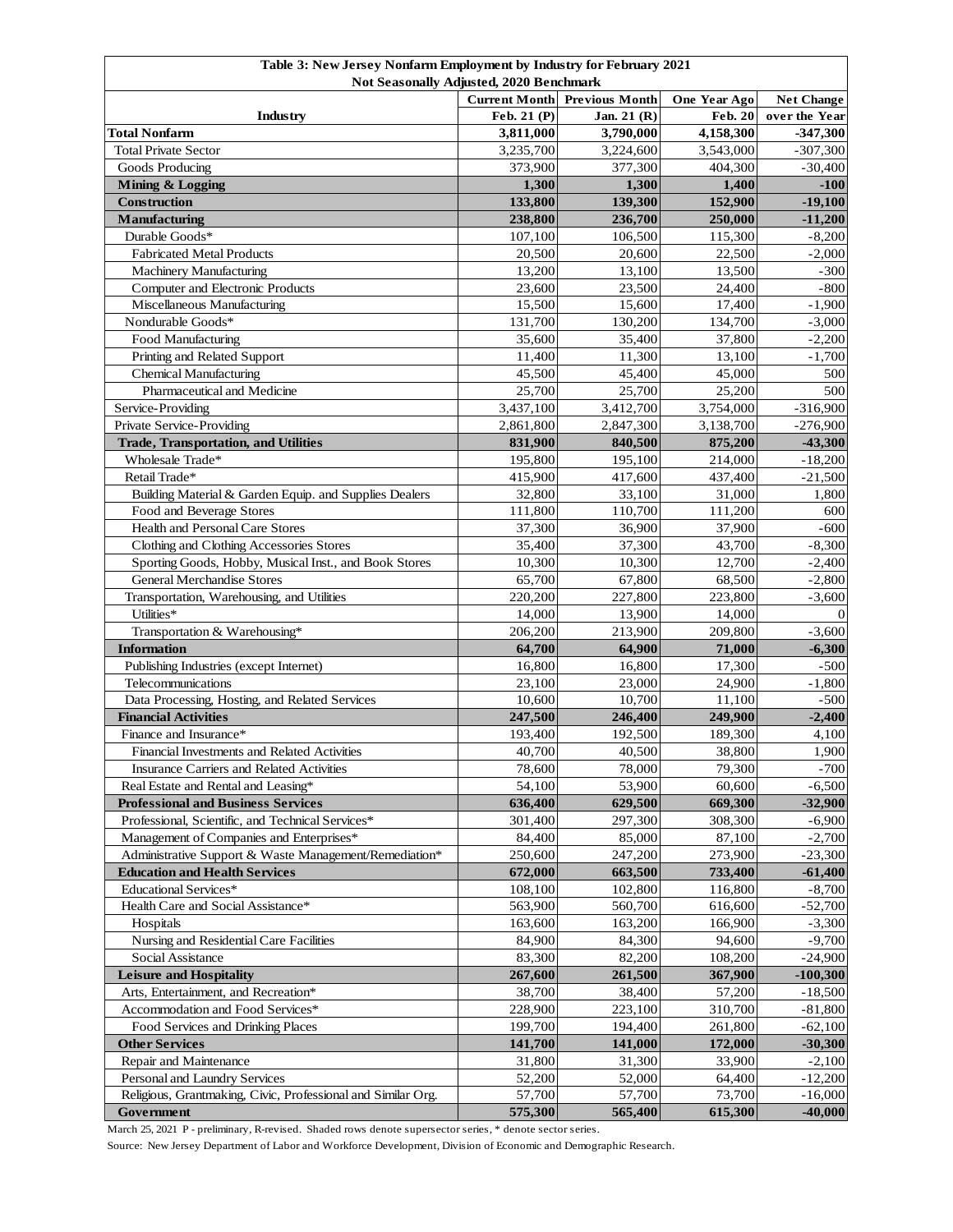| Table 4: New Jersey Nonfarm Employment, 2020 Benchmark |              |              |                                         |              |                  |         |  |
|--------------------------------------------------------|--------------|--------------|-----------------------------------------|--------------|------------------|---------|--|
| <b>Annual Averages</b>                                 |              |              |                                         |              |                  |         |  |
|                                                        | <b>Total</b> |              | <b>Public</b>                           |              |                  |         |  |
|                                                        |              |              |                                         |              | Service-         |         |  |
| Year                                                   |              | <b>Total</b> | Manufacturing                           | Construction | <b>Providing</b> |         |  |
| 2000                                                   | 3,990,400    | 3,405,600    | 420,500                                 | 149,600      | 2,833,600        | 584,800 |  |
| 2001                                                   | 3,999,300    | 3,394,000    | 400,100                                 | 158,800      | 2,833,300        | 605,300 |  |
| 2002                                                   | 3,983,400    | 3,370,300    | 366,200                                 | 162,600      | 2,840,000        | 613,100 |  |
| 2003                                                   | 3,975,600    | 3,354,300    | 349,200                                 | 160,500      | 2,843,100        | 621,300 |  |
| 2004                                                   | 3,995,900    | 3,363,400    | 337,000                                 | 165,900      | 2,858,900        | 632,600 |  |
| 2005                                                   | 4,036,100    | 3,395,600    | 329,100                                 | 169,100      | 2,895,700        | 640,500 |  |
| 2006                                                   | 4,067,000    | 3,421,200    | 322,500                                 | 174,900      | 2,922,000        | 645,800 |  |
| 2007                                                   | 4,073,800    | 3,428,200    | 309,900                                 | 172,300      | 2,944,300        | 645,700 |  |
| 2008                                                   | 4,044,700    | 3,398,000    | 297,000                                 | 164,500      | 2,934,900        | 646,700 |  |
| 2009                                                   | 3,889,900    | 3,240,500    | 262,500                                 | 138,600      | 2,837,900        | 649,400 |  |
| 2010                                                   | 3,843,800    | 3,207,300    | 253,900                                 | 129,500      | 2,822,600        | 636,500 |  |
| 2011                                                   | 3,842,200    | 3,227,400    | 248,700                                 | 129,900      | 2,847,500        | 614,900 |  |
| 2012                                                   | 3,884,700    | 3,273,200    | 242,900                                 | 130,400      | 2,898,700        | 611,500 |  |
| 2013                                                   | 3,929,300    | 3,318,900    | 240,800                                 | 137,600      | 2,939,300        | 610,400 |  |
| 2014                                                   | 3,961,400    | 3,349,900    | 240,900                                 | 141,600      | 2,966,100        | 611,500 |  |
| 2015                                                   | 4,005,300    | 3,399,700    | 240,900                                 | 148,400      | 3,009,100        | 605,600 |  |
| 2016                                                   | 4,065,700    | 3,461,500    | 244,400                                 | 153,500      | 3,062,300        | 604,200 |  |
| 2017                                                   | 4,121,800    | 3,517,000    | 246,900                                 | 156,100      | 3,112,600        | 604,900 |  |
| 2018                                                   | 4,159,200    | 3,555,800    | 249,800                                 | 158,000      | 3,146,700        | 603,500 |  |
| 2019                                                   | 4,197,400    | 3,591,600    | 251,200                                 | 160,700      | 3,178,300        | 605,800 |  |
| 2020                                                   | 3,846,600    | 3,268,000    | 237,600                                 | 151,000      | 2,878,100        | 578,600 |  |
|                                                        |              |              | <b>Seasonally Adjusted Monthly Data</b> |              |                  |         |  |
| 2020                                                   |              |              |                                         |              |                  |         |  |
| Jan                                                    | 4,227,100    | 3,621,500    | 251,000                                 | 162,900      | 3,206,100        | 605,600 |  |
| Feb                                                    | 4,229,600    | 3,623,900    | 251,300                                 | 163,500      | 3,207,600        | 605,700 |  |
| Mar                                                    | 4,197,200    | 3,592,300    | 249,800                                 | 163,400      | 3,177,700        | 604,900 |  |
| Apr                                                    | 3,512,400    | 2,936,200    | 220,400                                 | 131,700      | 2,582,800        | 576,200 |  |
| May                                                    | 3,519,200    | 2,950,600    | 226,500                                 | 140,000      | 2,582,700        | 568,600 |  |
| Jun                                                    | 3,574,800    | 3,012,700    | 231,700                                 | 146,800      | 2,632,800        | 562,100 |  |
| Jul                                                    | 3,704,400    | 3,153,700    | 233,900                                 | 149,000      | 2,769,400        | 550,700 |  |
| Aug                                                    | 3,775,200    | 3,207,800    | 235,900                                 | 150,800      | 2,819,700        | 567,400 |  |
| Sep                                                    | 3,860,500    | 3,269,500    | 237,000                                 | 152,500      | 2,878,600        | 591,000 |  |
| Oct                                                    | 3,862,500    | 3,287,600    | 237,700                                 | 151,600      | 2,896,900        | 574,900 |  |
| Nov                                                    | 3,871,000    | 3,302,000    | 238,500                                 | 150,700      | 2,911,400        | 569,000 |  |
| Dec                                                    | 3,864,900    | 3,296,800    | 238,800                                 | 151,500      | 2,905,100        | 568,100 |  |
| 2021                                                   |              |              |                                         |              |                  |         |  |
| Jan                                                    | 3,865,700    | 3,298,800    | 239,000                                 | 149,500      | 2,908,900        | 566,900 |  |
| Feb                                                    | 3,876,400    | 3,310,900    | 240,200                                 | 145,300      | 2,924,000        | 565,500 |  |
| Mar                                                    |              |              |                                         |              |                  |         |  |
| Apr                                                    |              |              |                                         |              |                  |         |  |
| May                                                    |              |              |                                         |              |                  |         |  |
| Jun                                                    |              |              |                                         |              |                  |         |  |
| Jul                                                    |              |              |                                         |              |                  |         |  |
| Aug                                                    |              |              |                                         |              |                  |         |  |
| Sep                                                    |              |              |                                         |              |                  |         |  |
| Oct                                                    |              |              |                                         |              |                  |         |  |
| <b>Nov</b>                                             |              |              |                                         |              |                  |         |  |
| Dec                                                    |              |              |                                         |              |                  |         |  |

March 25, 2021 P - preliminary, R-revised.

Source: New Jersey Department of Labor and Workforce Development, Division of Economic & Demographic Research.